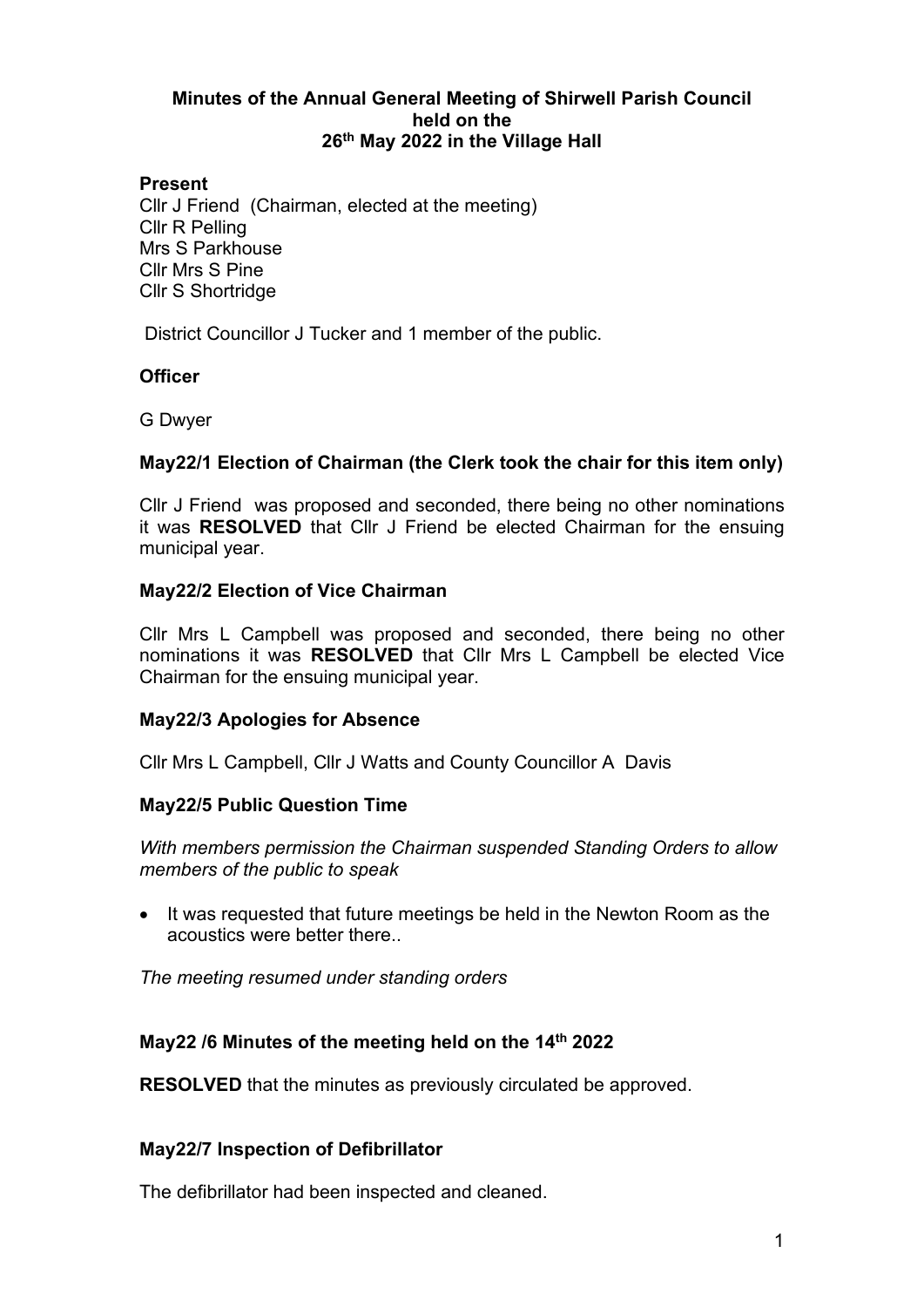## **May22 /8 Cheques for Payment**

Clerks salary (£125.00), Comm First Insurance Premium (£161.35)

# **May22/9 Report of the County Councillor**

County Cllr Mrs Davis had apologised for her non-attendance

# **May22/10 Questions to the County Councillor**

There were no questions

## **May22/11 Report of the District Councillor**

Councillor Tucker commented briefly as follows

- CAB Annual report highlighted how important their work was
- The Planning System at NDC was pressurized due to staff shortages
- Sewage Leaks were causing problems
- The refuse collection system was struggling but coping.

## **May22/12 Questions to the District Councillor**

There were no questions

### **May22/13 Correspondence**

The following correspondence had been received

- DALC Newsletter
- CAB annual report
- Notification of a road closure at Toll Bar Cross to Shirwell Village on the 8<sup>th</sup> June for 1 week
- The Councils web site management company were reviewing prices

## **May22/14 Planning Applications**

Application 75283 Replacement of existing temporary dwelling with new permanent dwelling. at Ruby Lodge Shirwell Barnstaple Devon EX31 4J *Cllr Mrs Pine declared a prejudicial interest in this application, left the room and did not speak or vote on the application.*

After consideration of the proposal it was **RESOLVED** to recommend approval but concern was expressed at the size of the proposed dwelling

### **May22/15 Planning Decisions**

There were none

### **May22/16. 2021/2022 Annual Accounts**

The Clerk advised Councillors that the Internal Auditor had approved the accounts and it was **RESOLVED** to authorised the Chairman and Clerk to complete the necessary Audit returns